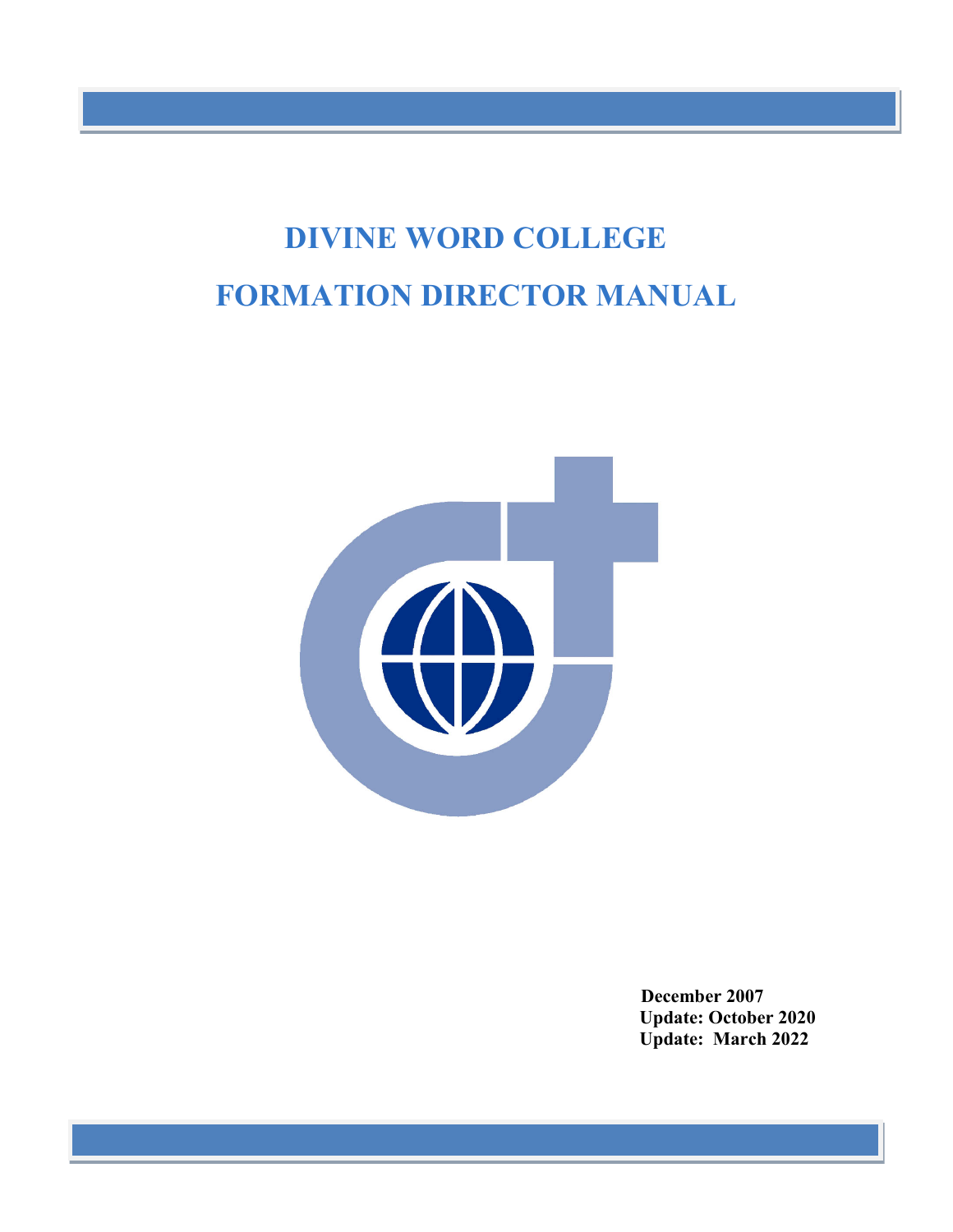## **TABLE OF CONTENTS**

|    | Page |
|----|------|
|    |      |
| 2. |      |
| 3. |      |
| 4. |      |
| 5. |      |
| 6. |      |
|    |      |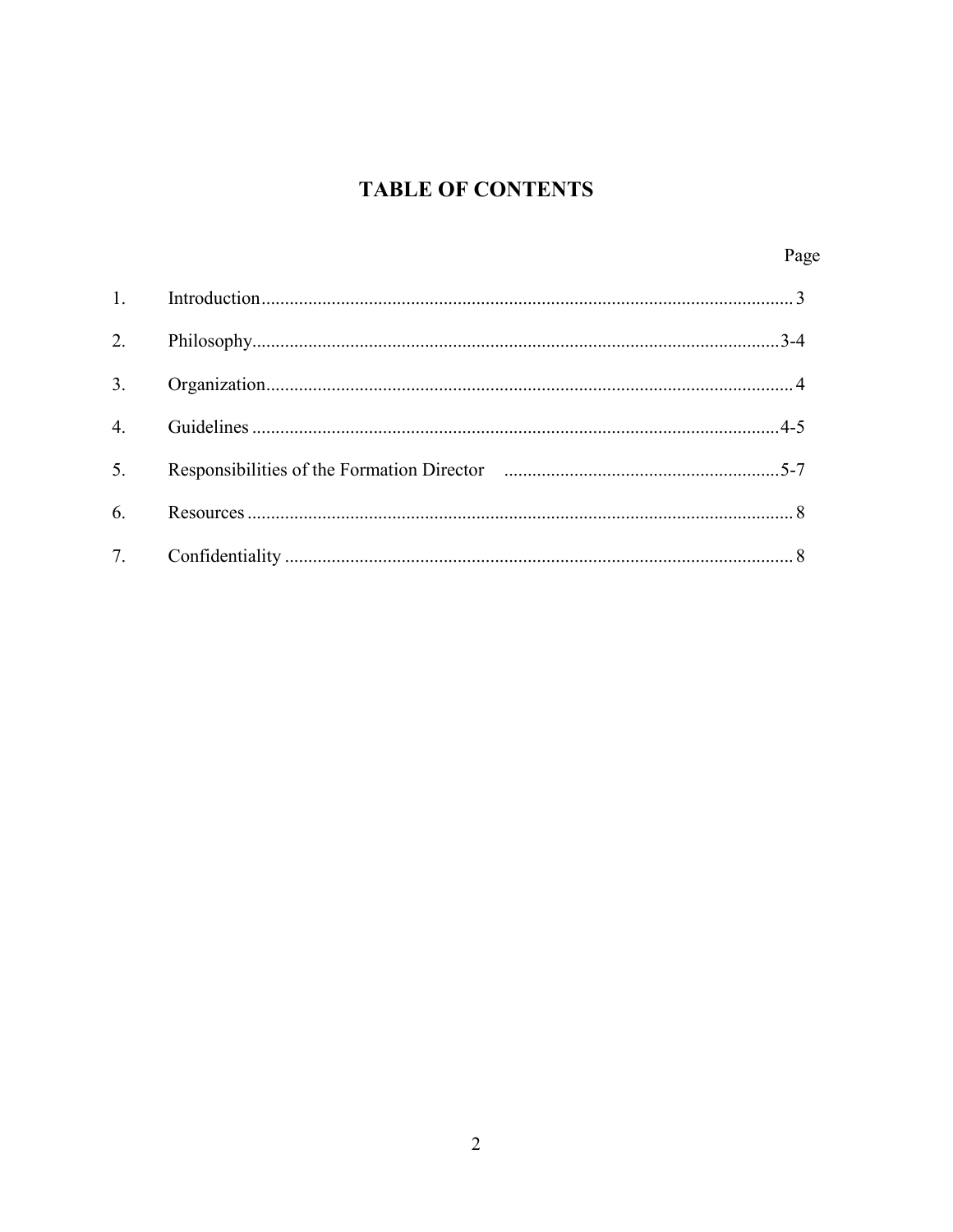#### **FORMATION DIRECTOR MANUAL**

#### **Divine Word College December 2007**

#### **1. INTRODUCTION**

- 1.1 The purpose of this Manual is to define the role of those who minister as Formation Directors at Divine Word College.
- 1.2 The call to work in formation is both a great challenge and an opportunity. Here at Divine Word College, this challenge is even greater because of the multi-cultural composition of our student body. We must respect, challenge, and assist all students as they continue to develop their own identity and language skills, and skills to adapt to a multi-cultural setting. Our role is to… "accompany those entrusted to us on their way to Christ." (SVD Constitution # 521)
- 1.3 The official formation document is Divine Word College Religious Formation Program (RFP). It describes the philosophy, areas of development and specific objectives, and methods of formation in use at Divine Word College. This document is based on The Constitutions of the Society of the Divine Word and the Program of Priestly Formation,  $5<sup>th</sup>$  edition (PPF) a document prepared by the National Conference of Catholic Bishops.
- 1.4 Information and procedures needed for the practical order of community living and a description of the rights and responsibilities of the students is contained in the Student Handbook. Academic information and procedures are in the College Catalog.

#### **2. PHILOSOPHY**

- 2.1 The most important and basic Formation Director is God, for God is the one who calls and gives the graces for growth. The next most important individual is the student, because development cannot happen without their cooperation and commitment. At the next level is the Formation Director. The Formation Directors are responsible for assisting the growth and development of the members of their formation group. They do this by counseling, advising, teaching, mentoring, encouraging, challenging, confronting, and above all loving the members of their formation group.
- 2.2 The Formation Directors support the purpose of the Religious Formation Program at Divine Word College to "foster the maturity and growth of the missionary candidate in five facets of development: human, spiritual, intellectual, crosscultural community, and missionary ministry. The candidate's growth is demonstrated through observed behaviors and expressed ideas, which form the basis for the candidate's own deepening understanding and discerning of their call and evaluating the candidate's readiness for novitiate… " (RFP)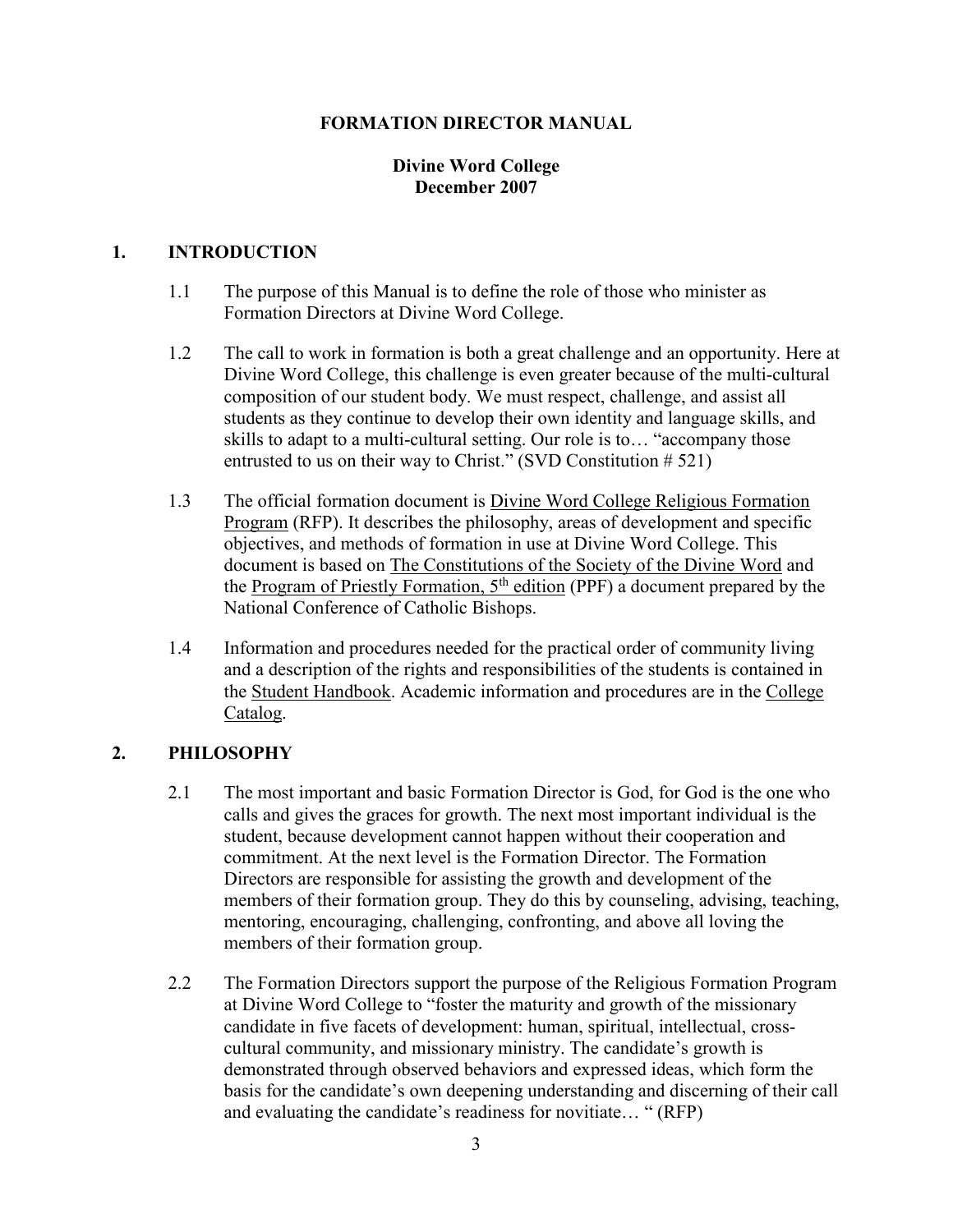#### **3. ORGANIZATION**

- 3.1 For formation purposes, the student body is divided into several formation groups. A Formation Director is assigned to each formation group by the Vice-President for Formation and will engage in many tasks stemming from the principle found in the SVD Constitutions, namely: "Our formation is total and integral: it seeks to bring about human maturity, professional competence, and committed faith." (SVD Constitutions #503)
- 3.2 The Formation Directors are appointed by the President upon the recommendation of the Vice-President for Formation. They are responsible to the Vice-President for Formation.
- 3.3 The Formation Director should "provide for group reflection on the seminary experience in order to help the students integrate academic and field experience." (PPF, p. 343) Under the leadership of the Formation Director each formation group should experience living, working, and worshipping together.
- 3.4 The Formation Directors are immediately responsible for the development of the students in their formation group and are ordinarily the student's primary formational contact.
- 3.5 The Formation Directors work closely with the Vice-President for Formation and the Dean of Students, who play active roles in the life of the students. The Vice-President for Formation has general responsibility for the implementation of the Religious Formation Program and the Dean of Students for the Student Handbook.
- 3.6 The work of a Formation Director is ordinarily equivalent to 3 credit hours of teaching per formation group.
- 3.7 The Formation Directors are voting members of the Formation and Student Life Committee.
- 3.8 The Formation Team consists of Vice-President for Formation, Dean of Students, Formation Directors, Counselor, Coordinator of Spiritual Life, Coordinator of Missionary Ministries Program, College Chaplain, faculty representative from academics, and three student representatives, at least one of whom is a female student. The Vice-President for Formation is the chair of the Formation Team.

#### **4. GUIDELINES**

- 4.1 The Formation Directors are immediately responsible for mentoring the students in their formation group in the development of the following facets:
	- 4.1.1 Human Formation
	- 4.1.2 Spiritual Formation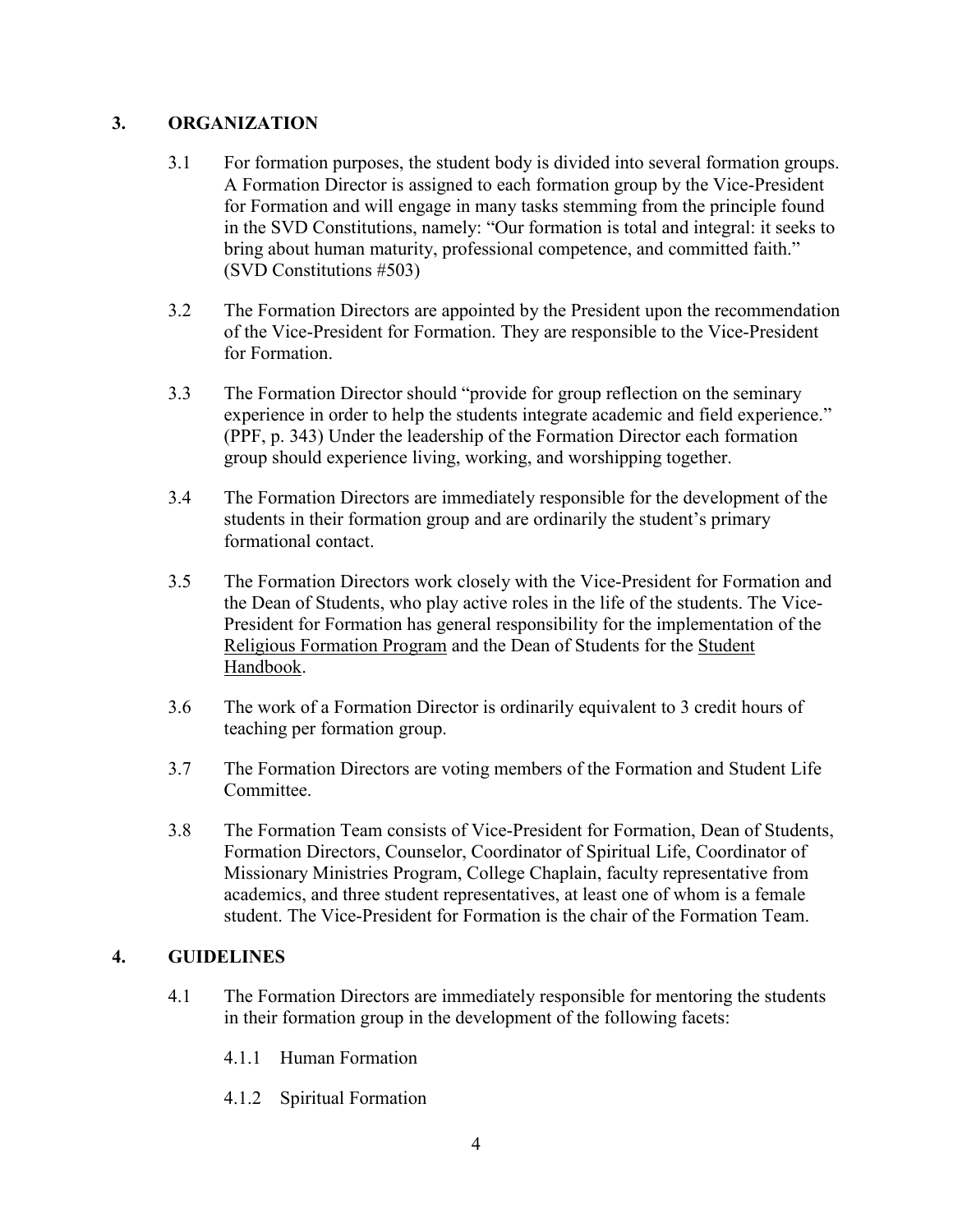- 4.1.3 Intellectual Formation
- 4.1.4 Intercultural Community Formation
- 4.1.5 Missionary Ministry Formation
- 4.2 The Formation Directors carry out this responsibility especially in the following ways:
	- 4.2.1 Through formation group activities, such as formation group meetings, liturgies, prayer, Bible sharing, recollections, and retreats.
	- 4.2.2 Through active participation in community events.
	- 4.2.3 Through individual counseling they make themselves especially available to their formation group. They take the initiative to contact the members of their formation group when necessary. They conduct regular interviews with members of their formation group.
	- 4.2.4 Through special help to students when requested or as needed.
	- 4.2.5 Through cooperation with and carrying out the disciplinary policies of the College and with the sanctions imposed by the proper authority.
- 4.3 It is essential that the Formation Directors discuss with those under their jurisdiction problems that are associated with "dual relationship," which is when the Formation Director holds simultaneously two positions of authority over the student that can potentially be in conflict.

#### **5. RESPONSIBILITIES OF THE FORMATION DIRECTOR**

- 5.1 To attend Formation Team meetings
	- 5.1.1 The Formation Team meets at regular times during the school year to discuss related business, concerns, and issues.
	- 5.1.2 Before the school year begins the Formation Team meets to prepare for the arrival of students.
- 5.2 To attend other formation meetings as well, such as staffing meetings, support meetings, joint meetings with other departments, etc.
- 5.3 To attend formation workshops when organized by the Vice-President for Formation or other types of ongoing education related to formation or spirituality.
- 5.4 To participate in formational input sessions as designated by the Vice-President for Formation (e.g., on Spiritual Direction issues, worship, etc.).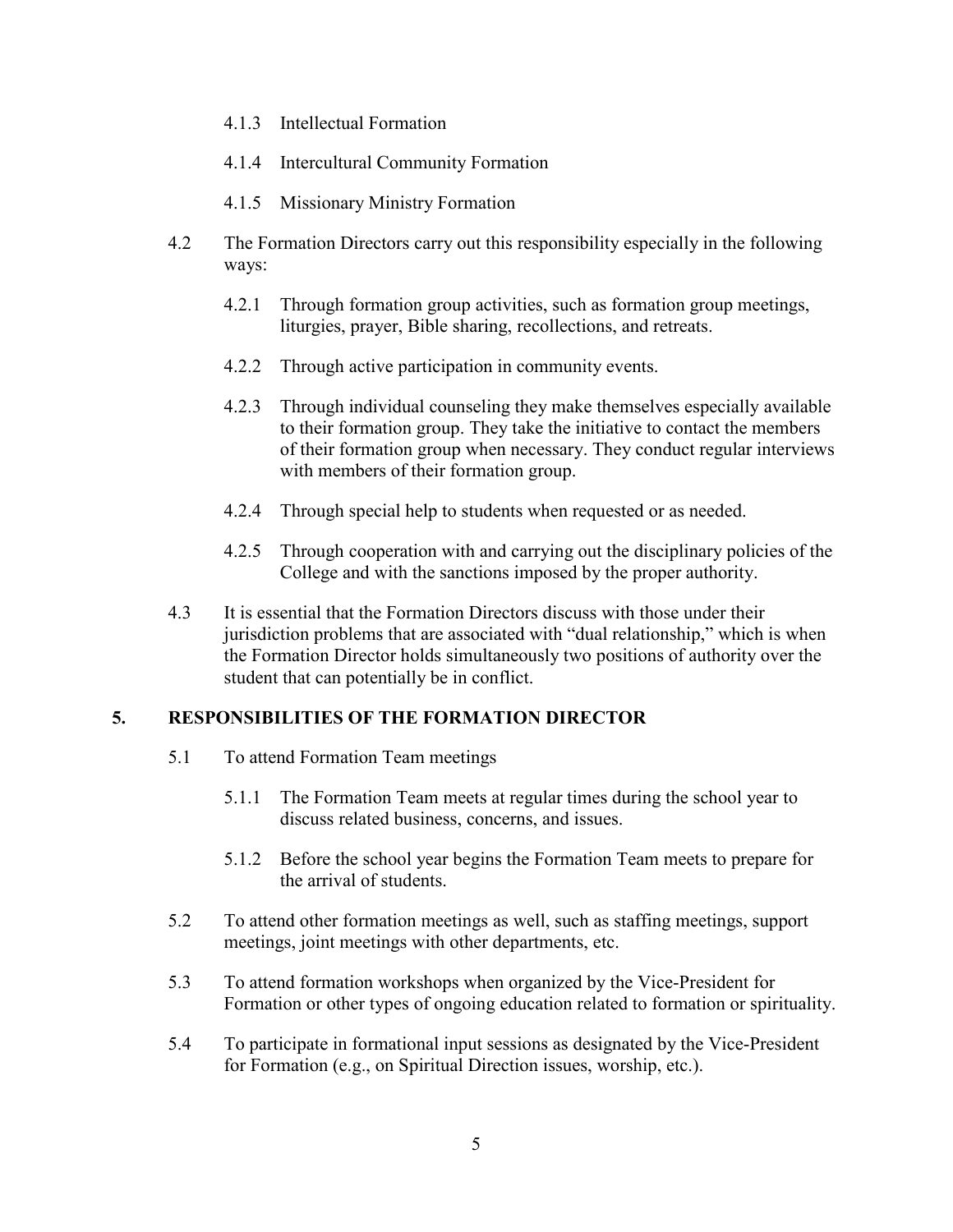- 5.5 To participate and be present at communal worship and at community celebrations or special events, such as beginning and end-of-the year picnics, Family Feast, Come and See Weekends, Mission Sunday, Lunar New Year, Holy Week, Graduation etc.
- 5.6 To schedule the Formation Group Evening Conferences by using the provided topics and to facilitate them. These conferences are scheduled weekly, normally on Wednesdays from 7:30 p.m. to 8:30 p.m. The Formation Director is to be present for all of the meetings. The Formation Directors closely monitor the developmental process of the various members of their group.
- 5.7 To participate in all large community conferences.
- 5.8 To assure the formation group liturgies, night prayer/Bible sharing:
	- 5.8.1 To see to it that these liturgies and night prayer/Bible sharing take place and are properly planned.
	- 5.8.2 Each formation group celebrates mass once a week.
	- 5.8.3 Bible sharing and night prayer alternate Bible sharing one week and night prayer the next week.
	- 5.8.4 If the Formation Director is a priest, he does not need to always be the presider. A variety of presiders is encouraged.
	- 5.8.5 The students in the formation group take turns preparing for mass such as choosing a date for formation group mass, inviting a presider, setting up for mass, taking care of the readings, songs, etc.
- 5.9 To plan and coordinate the Day(s) of Recollection.
- 5.10 To plan and coordinate the annual weekend retreat. Each formation group makes one weekend retreat. The Formation Directors are responsible for seeing that the retreat is planned. They are expected to be part of the retreat experience. The seniors/associates as part of the novitiate preparation participate in the prenovitiate retreat over the Thanksgiving break.
- 5.11 To have Goal Setting Interviews (GSI) and periodic interviews.
	- 5.11.1 The purposes for the GSI include: to discuss with each student their goals for the present school year, to learn more about the student's life, background, vocation motivation, etc.; and to monitor the adjustment process and progress of each student while living at DWC.
	- 5.11.2 The Formation Directors must schedule regular interviews with all the members of their formation group.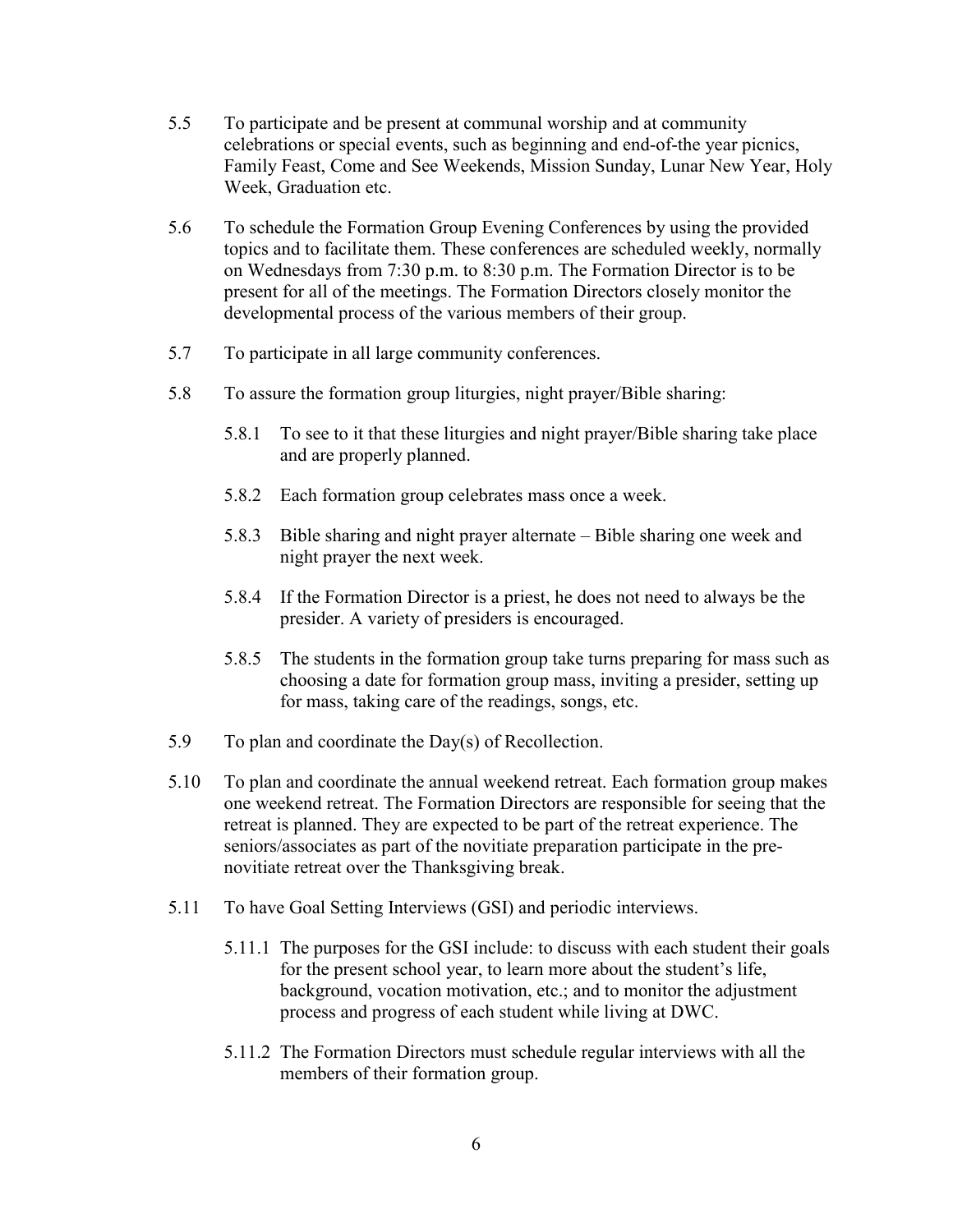- 5.11.3 Interviews should be scheduled at least two times per semester at the beginning and toward the end of the semester. During the interviews the Formation Directors should see into how well the student is fulfilling their goals.
- 5.11.4 The Formation Directors should also be available for extra meetings with the students when requested.
- 5.11.5 The GSI form is to be completed in writing by the student before the first interview. The Formation Director and the student each keep one copy.
- 5.12 To hold end-of-the-year evaluations and to process the Growth and Development Reports (GDR)
	- 5.12.1 All students have an end-of-the-year evaluation.
	- 5.12.2 Each student fills out their own self-evaluation form based on the guidelines on the GDR. This should be done prior to the formation group evaluation meeting.
	- 5.12.3 The members of the formation group evaluate one another using the same evaluation form (also prior to the formation group evaluation meeting) based on the guidelines on the GDR.
	- 5.12.4 At the evaluation meeting, the student being evaluated presents their own self-evaluation first to their formation group, then is given feedback from the other members, and, if appropriate the Formation Director. If the Formation Director participates, their evaluation should be done on each student before the meeting.
	- 5.12.5 Alternatively, the Formation Director can set up a private meeting with each student to go over their own evaluation and peer evaluations.
- 5.13 To have a student file for each student in their formation group. The file includes: Goal Setting Interview form, end-of-the-year evaluations (self-evaluation of each student, summary of peer evaluations, and their own evaluation for the student), and any other relevant documents.
- 5.14 To make two complete copies of a student file (including all the documents mentioned in 5.13) of all members of their formation group and give both copies to the Dean of Students. One copy will be filed in the Dean's Office, the other given to the student's Formation Director for the following year. This should be done at the end of the school year.
- 5.15 To engage in regular spiritual direction and counseling as a means of nurturing their own spiritual and human growth.